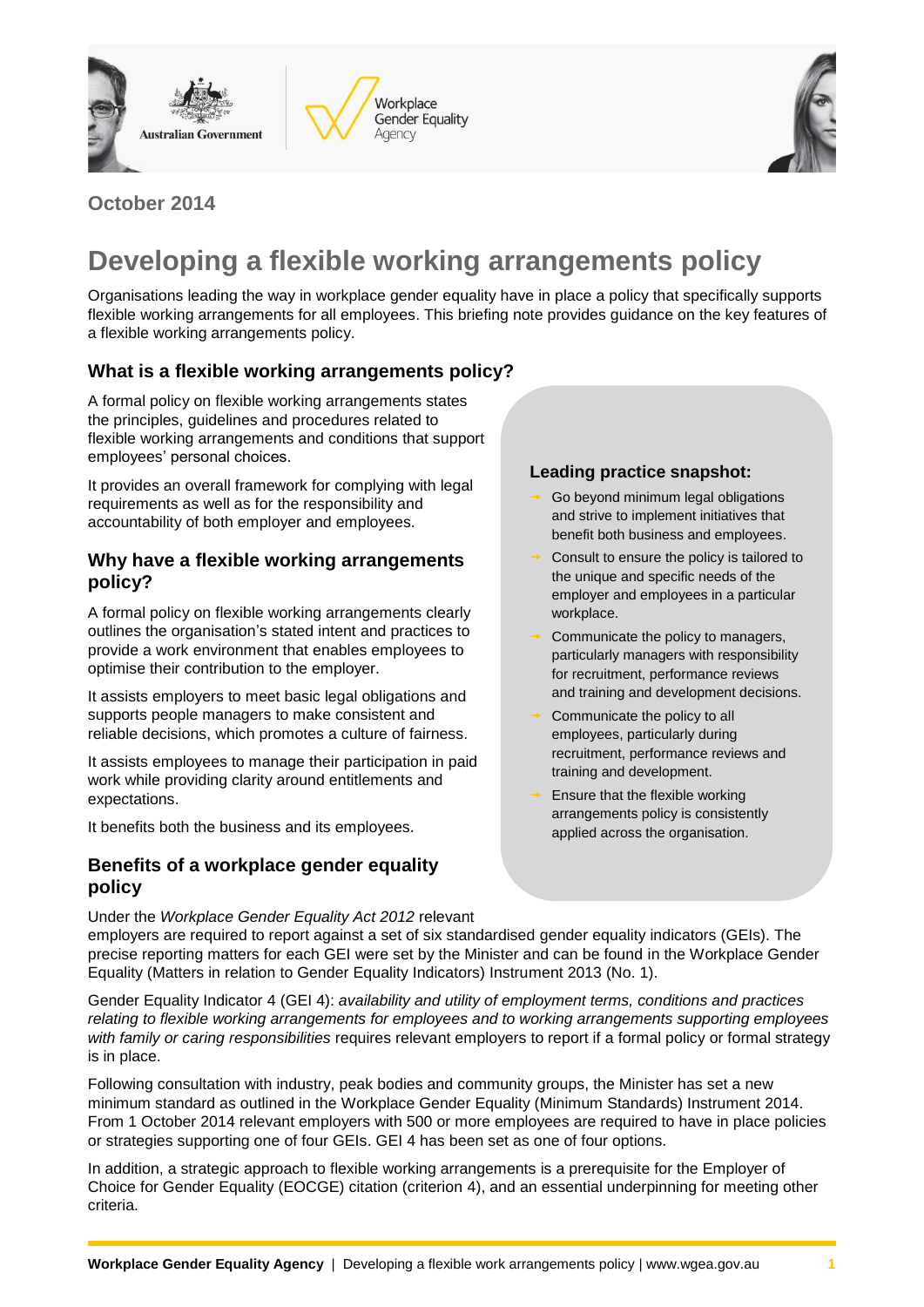It is recommended that organisations have a formal flexible working arrangements policy, which will assist organisation:

- $\rightarrow$  meet legal requirements
- $\rightarrow$  increase staff loyalty, satisfaction and commitment
- $\rightarrow$  improve workplace productivity
- $\rightarrow$  reduce absenteeism and staff turnover, resulting in lower recruitment and training costs
- $\rightarrow$  attract, retain and develop talents
- $\rightarrow$  be recognised as an employer of choice
- $\rightarrow$  provide smoother transitions for employees between work and parental leave
- $\rightarrow$  enable employees to maintain their effectiveness at work by meeting the needs of the work area, while also accommodating other personal responsibilities
- $\rightarrow$  provide both women and men access to equal opportunities and outcomes

#### **Key features of a flexible working arrangements policy**

| Area                        | Key features that may be included                                                                                                                                                                                                               |
|-----------------------------|-------------------------------------------------------------------------------------------------------------------------------------------------------------------------------------------------------------------------------------------------|
| <b>Statement</b>            | an acknowledgement of the organisation's philosophy on valuing an employee's personal choices and<br>complementing family-friendly specific policies by assisting employees achieve genuine balance                                             |
|                             | a statement of purpose that identifies benefits or outcomes of flexible working arrangements such as<br>workforce efficiency, quality of life balance and cost savings                                                                          |
|                             | a statement that emphasises that flexible working arrangements are implemented to facilitate the<br>accomplishment of work                                                                                                                      |
|                             | a statement that employees working flexibly are treated no less favourably than any other employee and that<br>flexible working is not a barrier to promotion or management responsibilities                                                    |
| <b>Purpose</b>              | provide a level of autonomy and flexibility within work role to accommodate various priorities at work, home<br>and in community:                                                                                                               |
|                             | vocational education while in paid work<br>$\bullet$                                                                                                                                                                                            |
|                             | caring, parenting and/or cultural responsibilities while in paid work<br>$\bullet$                                                                                                                                                              |
|                             | managing health/medical issues while in paid work<br>٠                                                                                                                                                                                          |
|                             | reduced working hours whilst phasing in or out of paid work<br>۰                                                                                                                                                                                |
|                             | any other personal commitments                                                                                                                                                                                                                  |
|                             | describe the process and procedures for establishing flexible working arrangements                                                                                                                                                              |
| Guideline and<br>procedures | <b>Definitions</b>                                                                                                                                                                                                                              |
|                             | clear definitions of key terms (e.g. flexible working, official worksite, alternative location) and options<br>→<br>available (e.g. compressed hours, job-sharing, purchased leave)                                                             |
|                             | <b>Eligibility and exclusions</b>                                                                                                                                                                                                               |
|                             | an outline of the conditions/exclusions applicable to employment status, tenure, to access flexible working<br>arrangements                                                                                                                     |
|                             | an outline of the conditions/exclusions applicable to variable working hours, to leave and other absences<br>when working flexibly                                                                                                              |
|                             | <b>Process</b>                                                                                                                                                                                                                                  |
|                             | an outline of the process involved in identifying positions eligible for flexible working arrangements or aspect<br>→<br>of working arrangements that could possibly be modified                                                                |
|                             | an outline on developing and implementing effective consultation mechanisms which encourage cooperation<br>and engagement between employees and the employer                                                                                    |
|                             | an outline of the operational process and steps involved in applying, reviewing, accepting or rejecting<br>application requests (e.g. application, approval levels, timeline for approval/denial, training requirements,<br>written agreements) |
|                             | an outline of the operational process and steps involved in changing/modifying or terminating/withdrawing a<br>flexible working arrangement                                                                                                     |